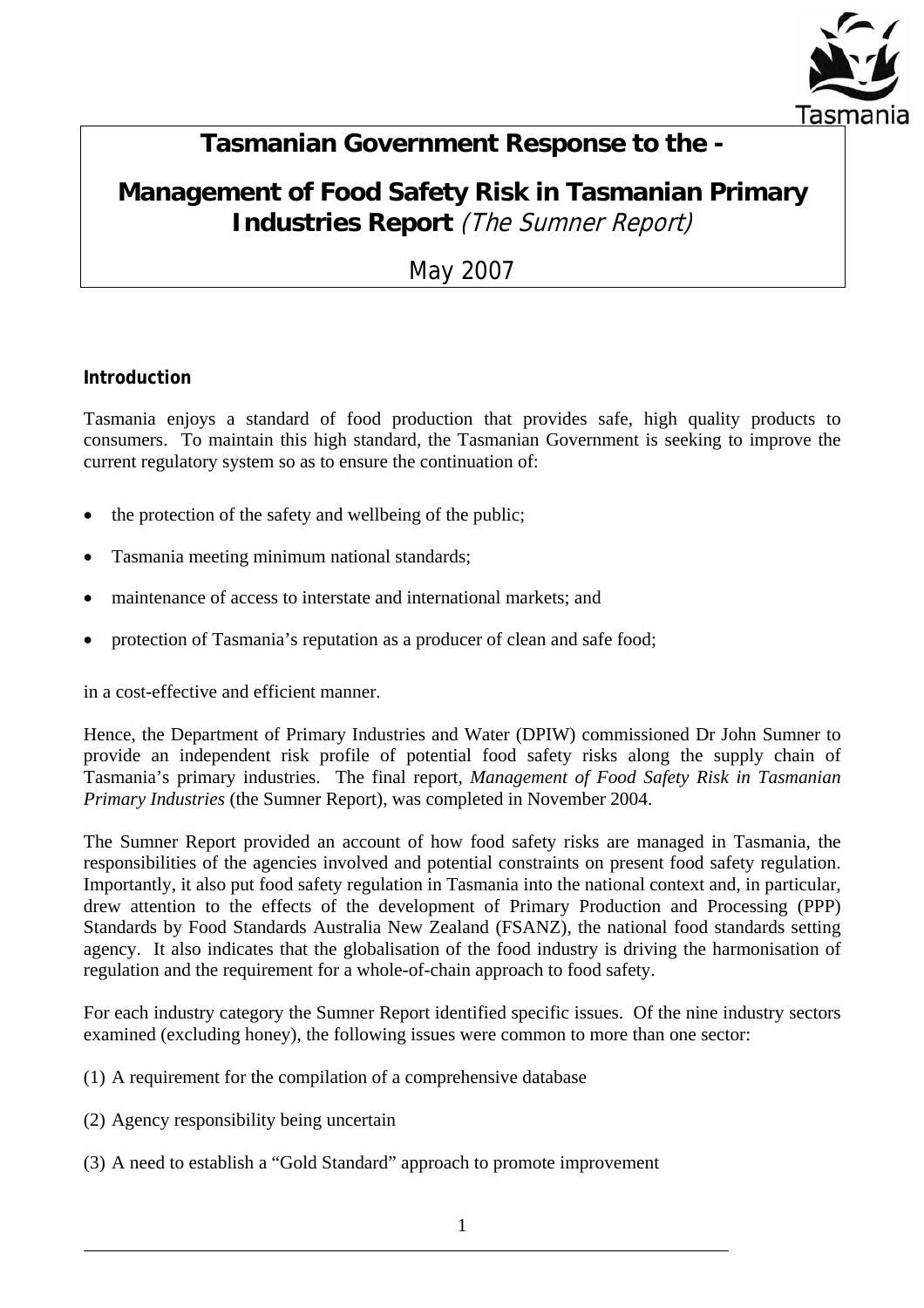- (4) A need for proactive training and education
- (5) A need for improved microbiological testing protocols
- (6) A need to develop specific food safety programs

The Sumner Report was presented to Heads of Agencies and the Food Safety Forum (FSF). The FSF represents the collaborative efforts of DPIW, the Department of Health and Human Services (DHHS), the Tasmanian Dairy Industry Authority (TDIA), Local Government and the Australian Institute of Environmental Health - Tasmanian Division in improving the continuum of food regulation in Tasmania. This group was tasked with developing this response to the Sumner Report for the approval of the Minister for Primary Industries and Water and the Minister for Health and Human Services.

As part of the preparation of this response, DPIW also commissioned the University of Tasmania's Tasmanian Institute of Agricultural Research (TIAR) to review the Sumner Report. TIAR's comments are incorporated in this paper.

This response to the Sumner Report principally deals with specific issues identified under the above six categories. However, consideration of the above issues has highlighted the need to review Tasmania's primary industry food safety legislation. The Tasmanian Government is of the view that if Tasmania is to achieve the most favourable outcome in relation to food safety it must put in place efficient and effective primary industry food safety legislation. This system should allow the PPP Standard to be implemented and enforced effectively whilst at the same time removing unnecessary and overlapping regulation. Any regulatory systems adopted will also be required to fit, not only with national, but also with international approaches to food safety management, namely the Hazard Analysis Critical Control Point (HACCP) approach enunciated by the Codex Alimentarius Commission.

The development of the new legislative framework will be taking place as part of the implementation of this response. The development of new legislation will be undertaken in full consultation with industry to ensure that its needs are accommodated.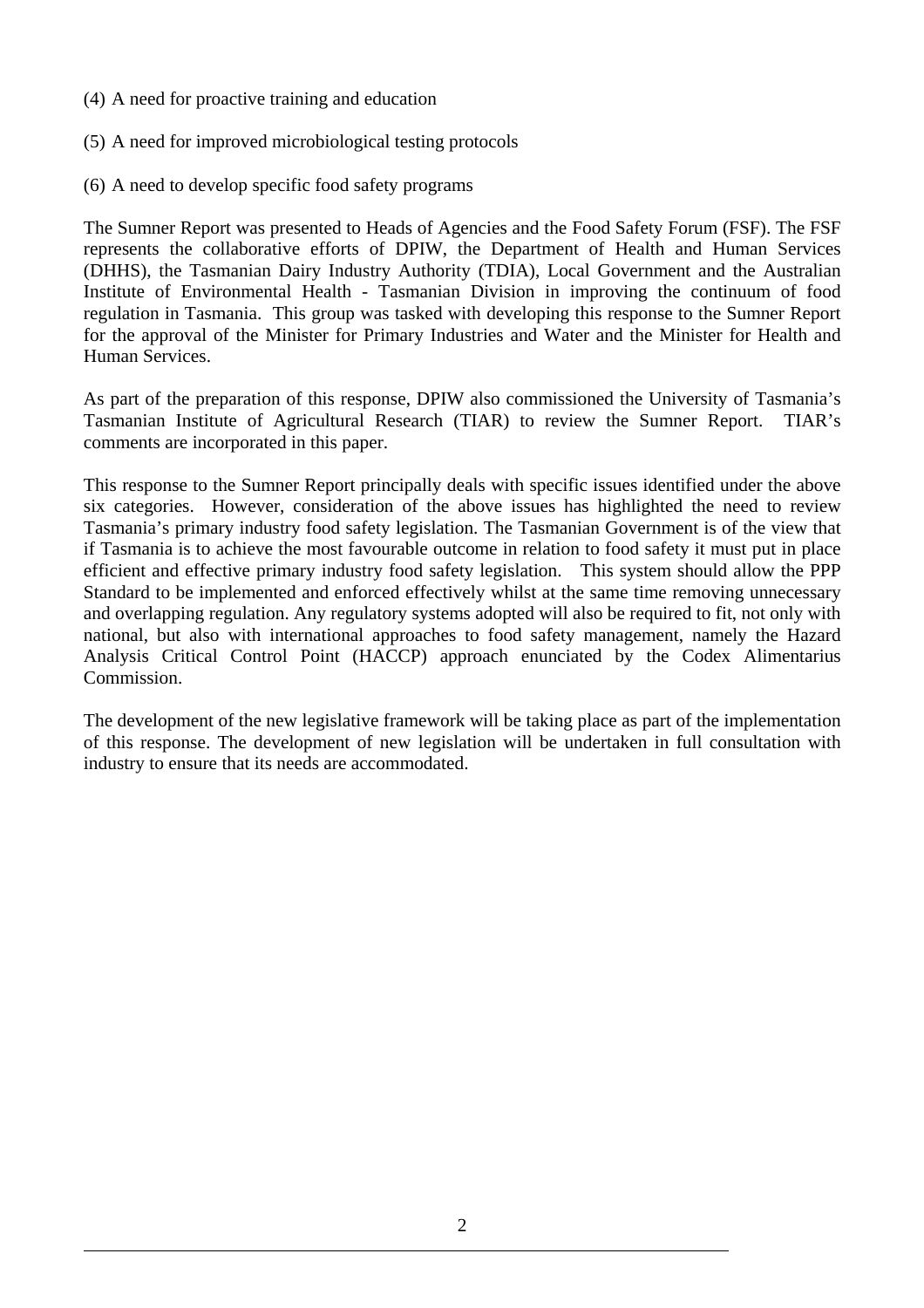## *Issues*

## **1. Comprehensive Industry Database**

#### The Sumner Report states:

"*A database is an essential first step in managing food safety within a sector and especially in those sectors identified as high risk, such as smallgoods. If a controlling authority is unaware of an operation and its processes it can only manage reactively. For example, in recent years at least two manufacturers of Uncooked, Comminuted Fermented Meat (UCFM) within the State have operated outside the Food Standards Code.*

*Without up-to-date information on products and processes it is also not possible to complete a risk profile which has anything other than generalised conclusions. This factor has limited the present report to a qualitative profiling approach to processing of vegetables, fruits, sprouts and some smallgoods*."

Local Government continues to regulate the majority of food businesses operating in Tasmania. Businesses regulated by local government tend to be more diverse and more volatile in nature than those businesses that are administered centrally, and many are considered to be low risk because they do not deal with potentially hazardous foods. Because of these features, it is considered that the establishment of a centralised database containing information on all businesses regulated by local government would prove unwieldy and expensive to maintain. Such a system would not be as cost effective as the existing system of drawing information from the separate databases held in each municipality on a needs basis.

However, in line with a risk-based approach a centralised database will be established of businesses that are subject to the PPP Standards. In order to properly regulate the various industry sectors it will be necessary to know who the participants are, where they are located and the nature of their activities. The database will be maintained by DPIW but will require input and notifications from various sections of DPIW, DHHS and Local Government. Once completed, the database will essentially provide a consolidated list of manufacturers of high-risk foods, and their processes and products as well as filling a number of information gaps for industry sectors that have not previously been subject to food safety regulation.

Specific issues raised are in the shaded text and the Government's responses are presented after each issue as dot points.

#### **SMALLGOODS**

Production of a consolidated list of smallgoods manufacturers, their products and processes with special reference to manufacturers of UCFM.

- DHHS will request Local Government Environmental Health Officers (EHOs) to obtain and provide data based on a standard questionnaire developed by the FSF.
- DPIW will include slaughtering premises licensed under the *Meat Hygiene Act 1985* that manufacture smallgoods.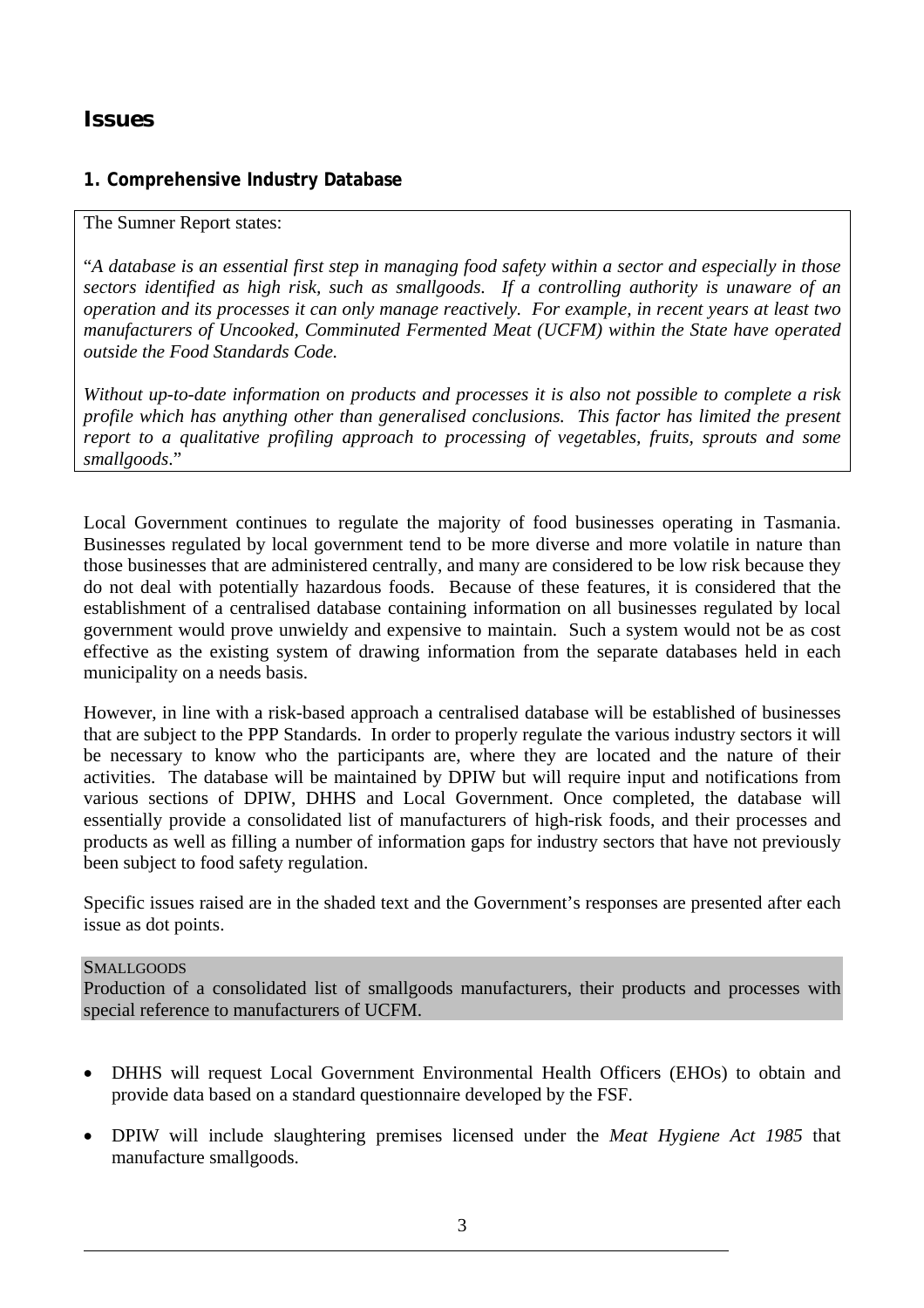• The completed database will indicate which smallgoods manufacturers (including butcher shops) warrant specific attention in order to implement Standards 4.2.2 and 4.2.3 (Production of Ready-To-Eat Meat) of the Australia New Zealand Food Standards Code.

## GAME MEAT

Cooperate with DHHS and local government to survey use of game meats in the smallgoods sector.

This can be addressed as above.

#### POULTRY MEAT

Ensure the list is comprehensive and contains all very small poultry plants.

• Completed at the time of publication of the Sumner Report.

#### **EGGS**

Production of a consolidated list of producers and processors.

- Now completed by DPIW in respect to producers for the purposes of the *Egg Industry Act 2002*.
- DHHS will request EHOs to obtain and provide data regarding processors as per smallgoods.

#### **DAIRY**

There are numerous small operators within the dairy industry producing a diverse range of products. TDIA and DHHS/Local Government (LG) should, as a matter of urgency, compile a consolidated list of manufacturers and their processes and products.

- The TDIA has always kept a consolidated list of manufacturers and their processes and products. The TDIA is willing (subject to TDIA Board's approval) to share this info with the managers of a "centralised database" subject to confidentiality and disclosure agreement.
- TDIA, DHHS and EHOs will coordinate the compilation of additional information if any information 'gaps' are identified in the same manner as for smallgoods, etc.
- The completed database will indicate which dairy manufacturers warrant specific attention in order to implement proposed Standard 4.2.4 *Primary Production and Processing Standard for Dairy Products* of the Food Standards Code.

#### SEAFOOD

There are two high risk product categories in the seafood sector, eg, oysters and smoked seafoods. While the former is regulated to a high level of compliance with a Gold Standard by TSQAP, the latter is not and DHHS/LG, in collaboration with DPIW should produce a consolidated list of producers and processors.

- DPIW and DHHS will coordinate the compilation of information regarding marine farmed and wild harvest bivalve shellfish including oysters, mussels, scallops and clams from TSQAP classified waters. The Licensing and Administration Branch of DPIW's Primary Industries Division can provide data on licensed fishers, farmers and processors.
- The completed database will indicate which growers, fishers and processors warrant specific attention in order to implement Standard 4.2.1 *Primary Production and Processing Standard for Seafood*.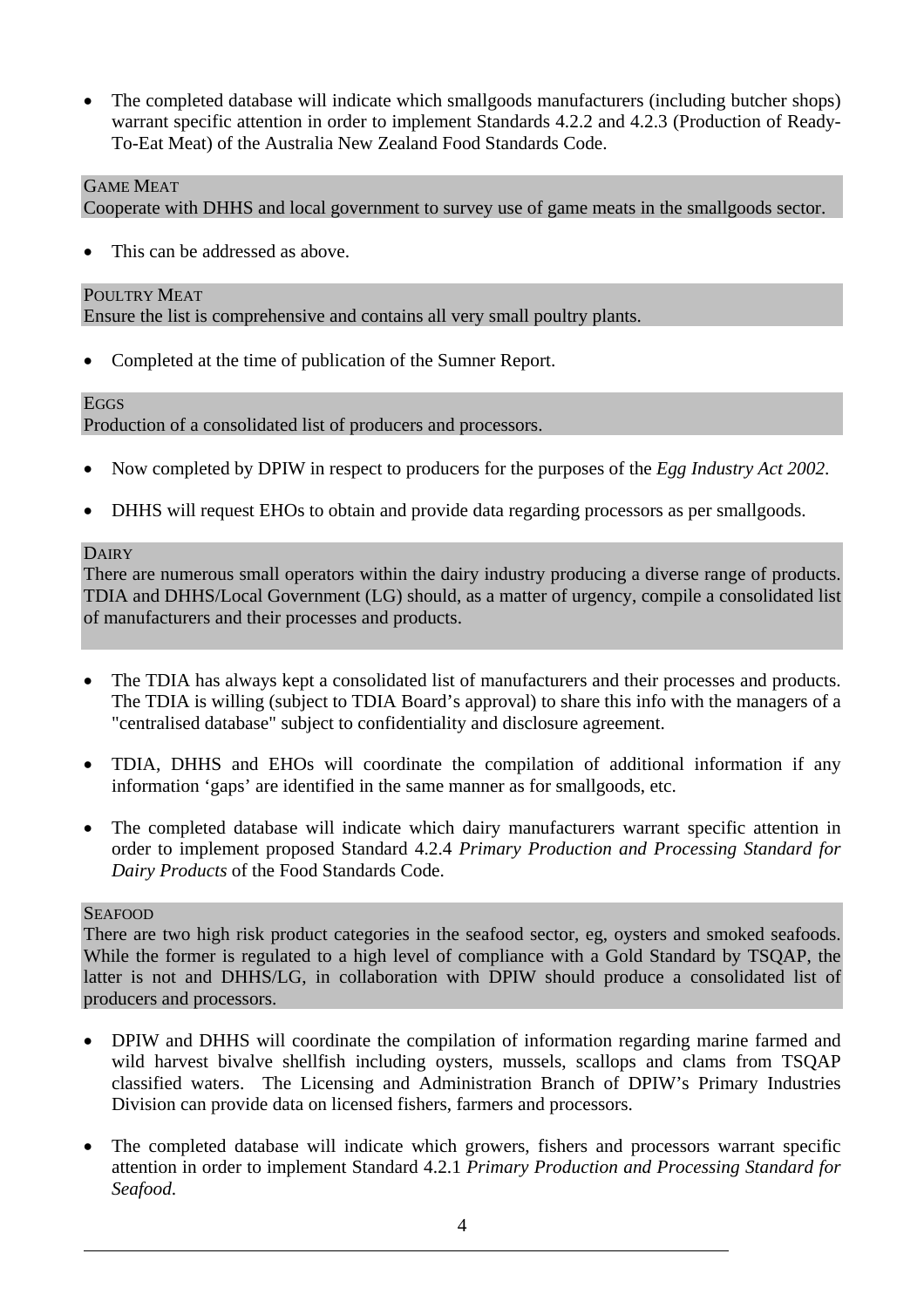• EHOs are to provide smoked seafood processor information to DHHS. However, as smoked seafood falls outside the scope of the PPP Standards this information will be maintained by DHHS.

### VEGETABLES

Production of a consolidated list of producers and processors.

- DHHS and EHOs will provide processor information. DPIW's Vegetable and Associated Industries Branch can provide data on producers that undertake processing.
- The completed database will indicate which producers and processors warrant specific attention in order to implement the proposed *Primary Production and Processing Standard for Plant and Plant Products*.

#### **FRUITS**

Production of a consolidated list of producers, processors and their products.

- DHHS and EHOs will provide processor information, with emphasis on identifying pasteurised and non-pasteurised juices. DPIW's Horticulture Branch, in collaboration with the Tasmanian Agricultural Productivity Group can provide data on producers that undertake processing.
- The completed database will further indicate which producers and processors warrant specific attention in order to implement the proposed PPP Standard for Plant and Plant Products.

### SEEDS/SPROUTS

Production of a consolidated list of producers, processors and their products.

- The focus is sprouts which are high risk due to *Salmonella* outbreaks.
- DPIW (including Extensive Agriculture Branch), DHHS and EHOs to coordinate compilation of a database.
- The completed database will further indicate which producers and processors warrant specific attention in order to implement the proposed PPP Standard for Plant and Plant Products.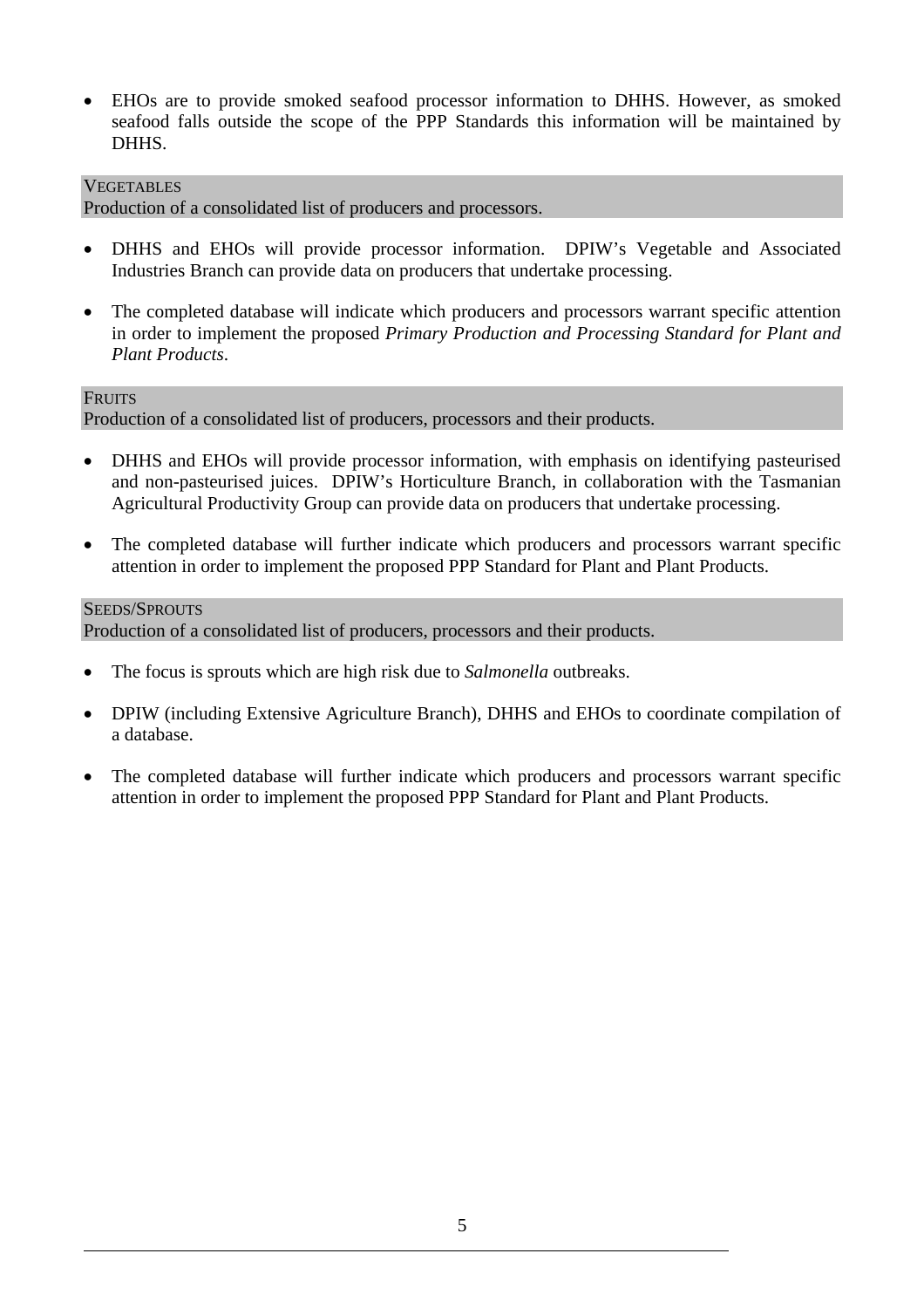## **2. Agency Responsibility**

"*Shared responsibility for regulation requires strict definition of respective roles of each party and clear lines of demarcation. Shellfish growing and harvesting is an example of where the responsibility of both entities is both well defined and well regulated. Two officers located within DHHS are dedicated to monitoring and closing shellfish leases, while the Marine Farming Branch of DPIWE is involved in operational and audit functions (via AQIS which is the audit agent). Similarly, while the TDIA operates as an autonomous competent authority, there are shared responsibilities between DPIWE, DHHS and local government. Inspectors of both MHS and TDIA are appointed as Authorised Officers under the Food Act 2003.*

*In other areas, eg, growing of sprouts, washing of fruit and use of egg products, while there is broad regulatory definition, operational responsibility between DPIWE and DHHS/LG could be improved*."

The implementation of the PPP Standards will provide an opportunity to more clearly define agency responsibility rather than using the concept of 'substantial transformation' from the Food Act to attempt to demarcate responsibility. The PPP Standards will also provide regulatory coverage of a range of activities that have not previously been regulated.

The PPP Standards will generally be applied and enforced by DPIW or TDIA due to their subject matter relating primarily to primary production. However, it is proposed that the 'back door' of retail will be used as a dividing line for regulatory responsibility with DHHS and Local Government being responsible for the enforcement of the PPP Standards after this point. To ensure the consistent application of the PPP Standards Memorandums of Understanding (MoUs) will be developed. These MoUs will deal with food safety programs (FSPs), auditing and the demarcation of regulatory responsibility for facilities that produce and retail food amongst other issues.

The following sector specific responses are also provided:

#### SMALLGOODS

The present situation where legislative responsibility is decided by whether there is a slaughter facility linked with a smallgoods manufacture could lead to inconsistency and there is a need for DHHS/LG and DPIWE to consider regularising responsibility for managing the smallgoods sector in Tasmania either under the Australian Meat Standard or the Food Standards Code; this need will become more acute when more than 100 (?) butcher shops are required to implement FSPs.

- Standards 4.2.2 and 4.2.3 of the Food Standards Code will apply from the end of November 2007 and are consistent with the *Australian Standard for Hygienic Production and Transportation of Meat for Human Consumption* (AS4696). Application of either Standard can deliver the same outcomes, so agreement on the methodology of FSP implementation in meat slaughtering premises and butcher shops that produce smallgoods as well as independent (non-integrated) smallgoods manufacturers will be a key preliminary task to obtain regulatory consistency.
- Defining the controlling authority's roles and responsibilities through an MOU will lead to the identification of regulatory boundaries and/or opportunities for cooperative arrangements, including agreed protocols of reporting.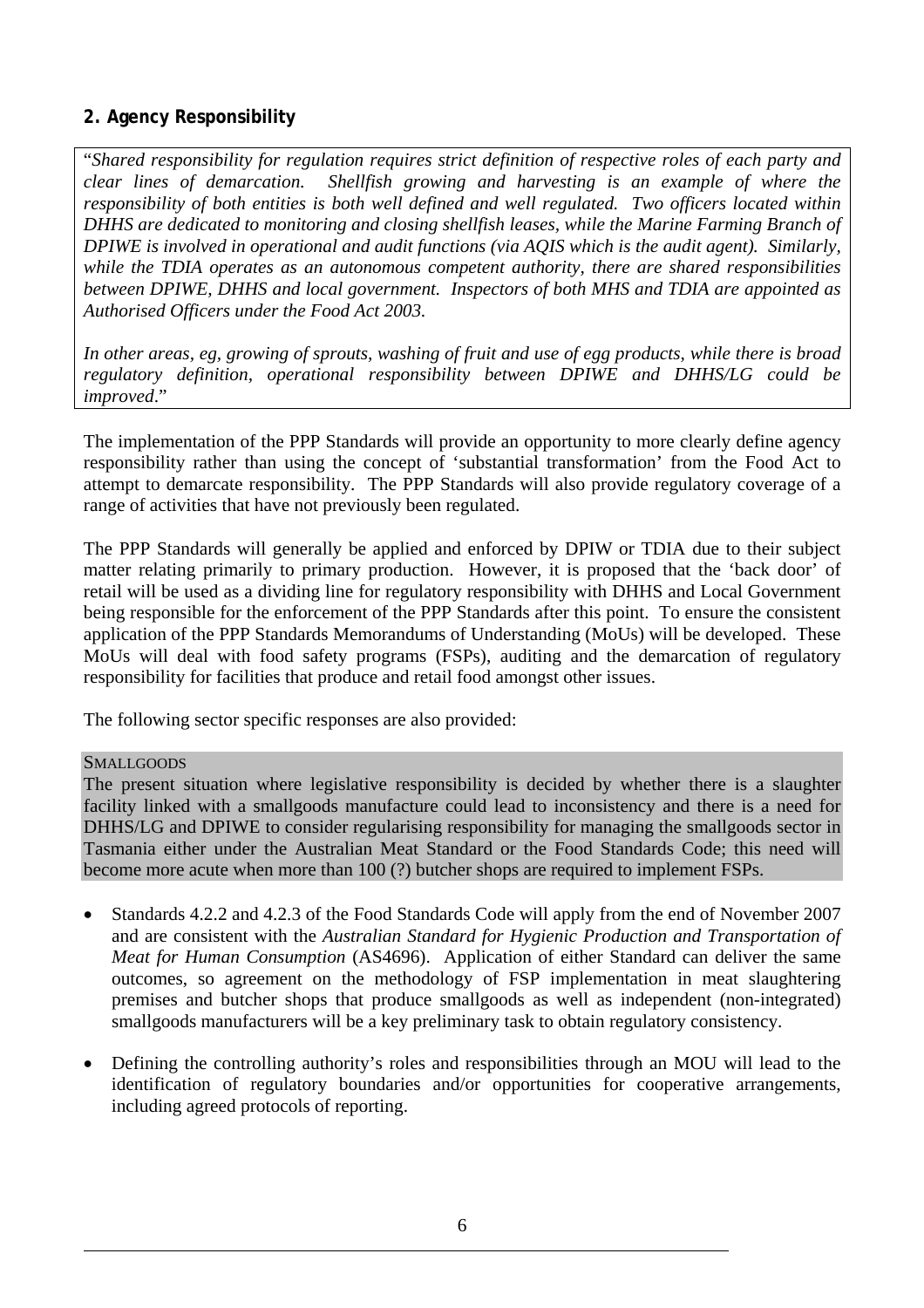**DAIRY** 

Currently, TDIA are responsible for all dairy processing except manufacture of ice cream, which is regulated under the *Food Act 2003*. This is considered anomalous and, given the expertise required to audit dairy operations, consideration should be given to defining "ice-cream" and bringing relevant ice cream manufacturers under the *Dairy Industry Act 1994*.

Products such as dips and pates have dairy products as a major component and consideration should be given to regulating manufacturers under the *Dairy Industry Act 1994*.

- The *Dairy Industry Act 1994* applies to all sectors of the dairy industry farms producing milk, carriers transporting milk from farms to factories, factories processing milk and manufacturing dairy products, and distributors storing and delivering dairy foods to the retail sector. TDIA staff are also authorised AQIS officers under the *Export Control Act 1982 (Cth)* to facilitate dairy exports from Tasmania.
- Ice cream is included in the definition of 'dairy products' in the proposed Standard 4.2.4 Primary Production and Processing Standard for Dairy Products. TDIA will apply this Standard via the *Dairy Industry Regulations 2004*.
- TDIA will enter into a MoU with DHHS and Local Government to facilitate implementation of the Standard in premises that are predominantly retail or manufacture dairy products with a significant non-dairy wholesale/retail component. This approach will provide greater consistency with other State Dairy/Regulatory Authorities and AOIS in terms of dairy products regulated, percentage of dairy content required and who is responsibility for mixed operations, etc.

#### **SEAFOOD**

The Licensing and Administration Branch licenses premises for resource management purposes while DHHS/LG enforces the *Food Act 2003*.

- DPIW have advised industry of a three-tiered approach to implementing Standard 4.2.1 *Primary Production and Processing Standard for Seafood*:
	- ¾ **High Risk** (bivalve molluscs) licensing of facility and auditing of FSPs;
	- ¾ **Medium Risk** ('on board' and premises processing, eg, gutting, filleting, packing, etc) business notification to the controlling authority, random monitoring of fishing vessels, audit/inspection of domestic land-based processors; and
	- ¾ **Low Risk** notification only, no routine monitoring by DPIW, reactionary measures, eg, in the event of antimicrobial residue violations.
- Existing mechanisms for notification will be used where possible so as not to overburden industry. The FSF, in consultation with industry, will determine how the Tasmanian Shellfish Quality Assurance Program (TSQAP) and DPIW's current licensing of marine farms and issuing of wild harvest licenses and permits can best be utilised as part of the the new Legislative and Administrative Model for Integrated Food Safety Management which is to be developed.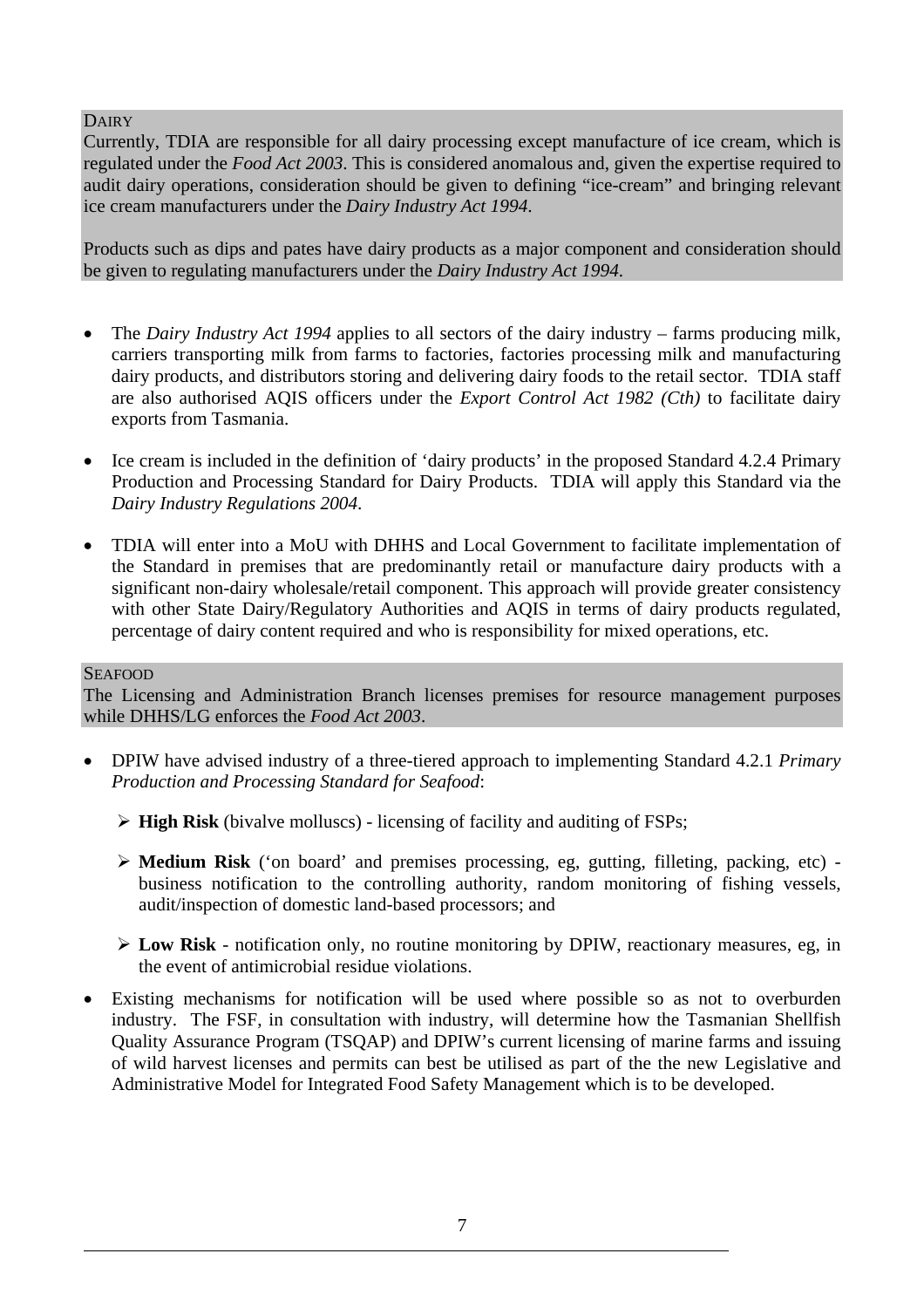## **VEGETABLES**

There is confusion at the operational level about which entity is responsible for legislating vegetable production/processing which is to be encompassed by a PPP Standard. Because of the definition of primary production, local government consider DPIW responsible but there is no legislation under which DPIW can act.

- FSANZ will develop a PPP Standard for Plant and Plant Products during 2007-08. This standard will be administered and enforced under the new Legislative and Administrative Model for Integrated Food Safety Management which is to be developed.
- The boundaries of regulatory responsibility established by the FSF will be utilised in applying the Standard.
- In the meantime, DHHS and EHOs are able to exercise emergency powers under the *Food Act 2003* in order to investigate or prevent the sale of unsafe food.

#### **FRUITS**

There is confusion at the operational level about which entity is responsible for legislating fruit production/processing. Because of the definition of primary production, in some cases local government may consider DPIW is responsible but there is no legislation under which DPIW can act.

The same response as for vegetables applies.

#### SEEDS/SPROUTS

There is confusion at the operational level about which entity is responsible for legislating sprout production/processing which is to be encompassed by the PPP Standard. If DPIW are considered responsible, there is no legislation under which responsibility could be taken.

The same response as for vegetables applies.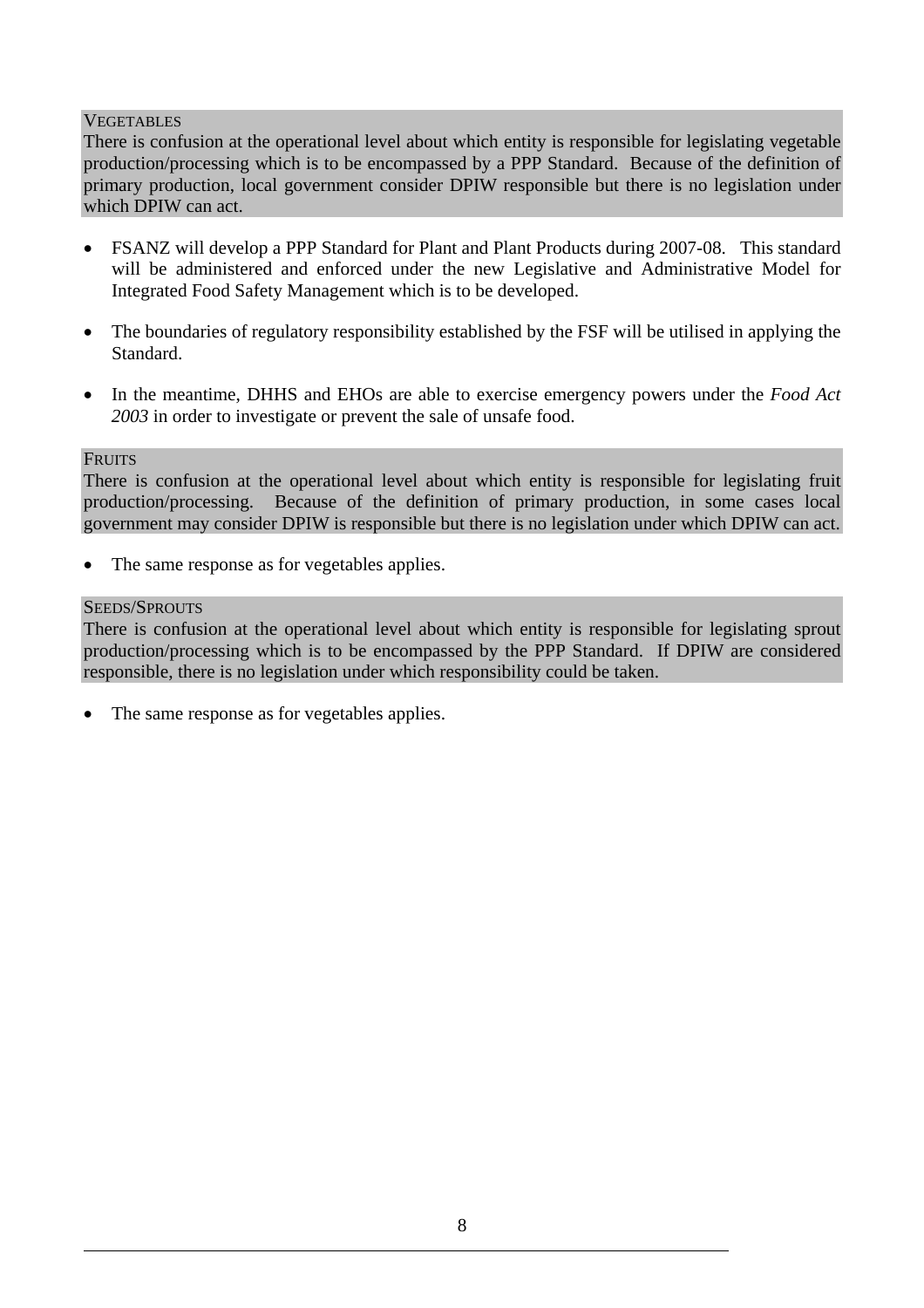## **3. "Gold Standard" Approach to Promote Improvement**

"*Among suggested actions for various entities is the establishment of a Gold Standard. This approach has been used by South Australia's Department of Primary Industries and Resources (PIRSA) to identify areas for improvement at South Australia's smallgoods and poultry plants. A Gold Standard is basically a compilation of:*

- *1. Hazard management*
- *Process validation*
- *Verification*
- *Corrective action*
- *2. Factory layout and operation*
- *3. Cleandown*
- *4. Monitoring of cleandown*

*Each plant is assessed for its compliance against a range of criteria under each broad heading.*

*A similar approach could be undertaken for the activities and operations of food safety risk managers.*"

Industry and government alike have a strong interest in ensuring food is safe to eat. The Tasmanian Government supports industry implementation of food safety measures, however further information is required to determine whether use of the 'Gold Standard' approach would provide any advantage over the HACCP based approach currently favoured locally and internationally.

Given that HACCP - based food safety management systems are currently required across a number of Primary Industry Sectors, it would be incumbent upon Government to demonstrate clear food safety advantages of a Gold Standard approach prior to encouraging the adoption of an additional layer of food safety procedures.

The following industry specific responses are proposed:

#### SMALLGOODS

Assessment of the degree to which each manufacturer's processes have been validated. A Gold Standard approach similar to that implemented by PIRSA would be an effective *modus operandi*.

• The Tasmanian Government may consider the promotion of the use of a Gold Standard at a later date if clear food safety advantages can be identified.

#### POULTRY MEAT

Evaluate the food safety management of all processors against a Gold Standard, similar to that undertaken by PIRSA

Adopt a proactive stance towards industry improvement.

The same response as for smallgoods applies.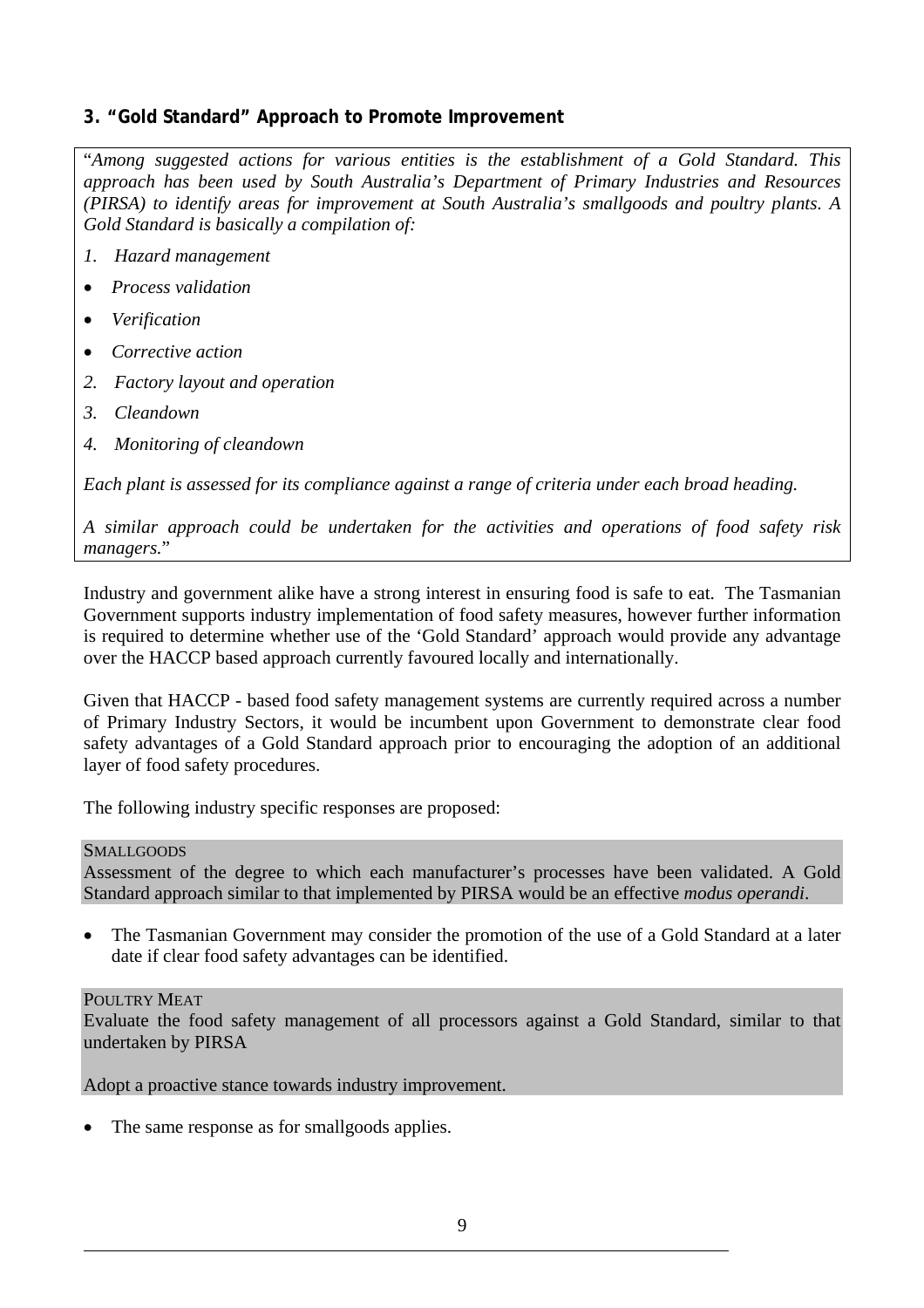## **EGGS**

Assessment of each operation's management of food safety against a Gold Standard.

The same response as for smallgoods applies.

#### **DAIRY**

• A Gold Standard, or similar approach, currently exists within the dairy industry where licensees are rated according to their performance.

#### **SEAFOOD**

There are two high risk product categories in the seafood sector. eg, oysters and smoked seafoods. While the former is regulated to a high level of compliance with a Gold Standard by TSQAP, the latter is not and DHHS/LG, in collaboration with DPIWE should assess each operation's management of food safety against a Gold Standard

• The same response as for smallgoods applies.

#### VEGETABLES

Assessment of each operation's management of food safety against a Gold Standard.

• The same response as for smallgoods applies.

#### **FRUITS**

Assessment of each operation's management of food safety against a Gold Standard.

• The same response as for smallgoods applies.

#### SEEDS/SPROUTS

Assessment of each operation's management of food safety against a Gold Standard.

The same response as for smallgoods applies.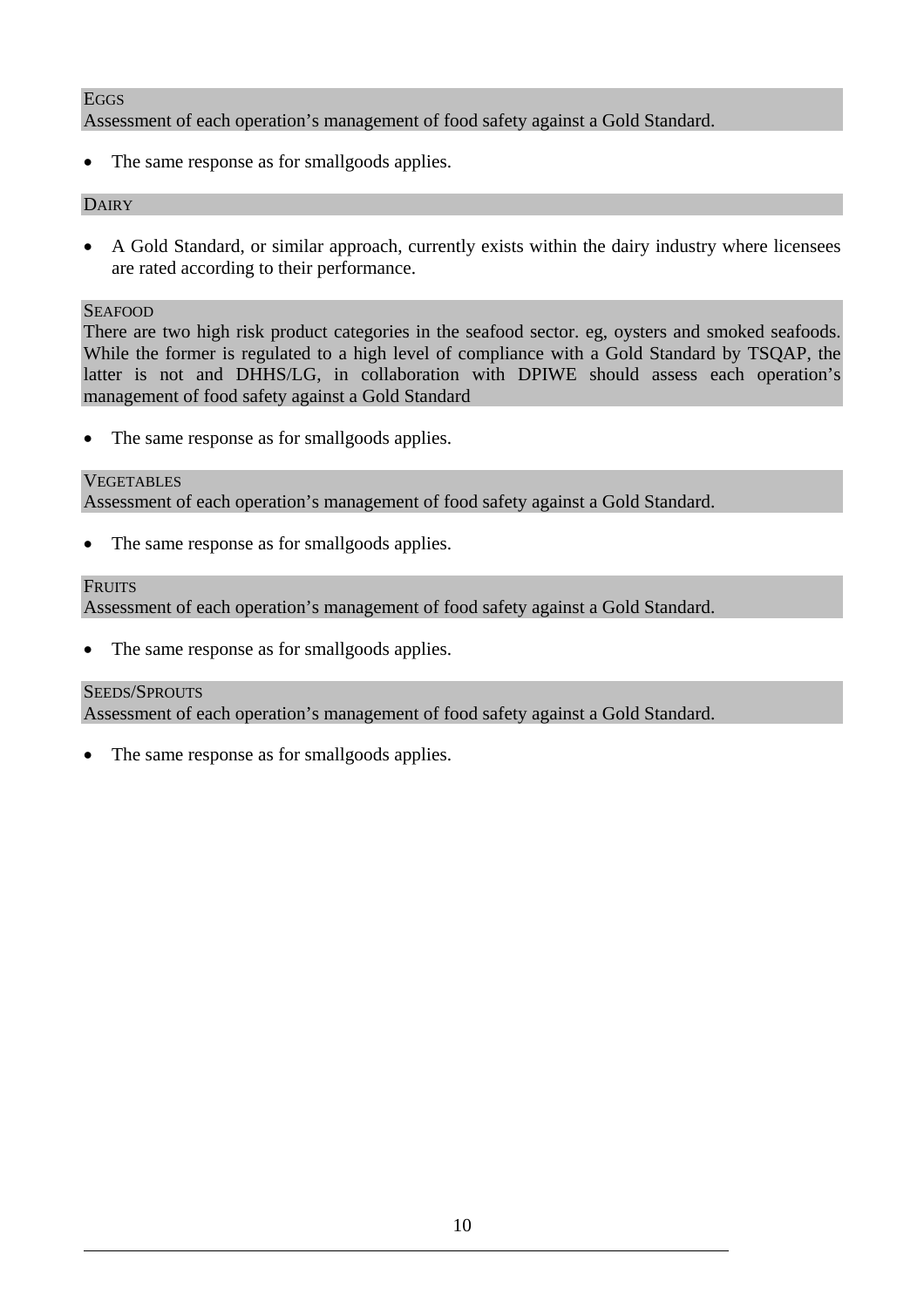## **4. Proactive Training and Education**

Industry's capacity to comply with the applicable food safety standards can be enhanced by addressing skills and knowledge gaps. DPIW and DHHS are already actively involved in food safety skills development. Local governments throughout Tasmania undertake significant food safety training programs that are primarily designed to ensure that entrants to the food industry can gain sufficient basic skills and knowledge to operate safely. Many local governments also provide higher level and refresher training opportunities depending upon demand.

DHHS is involved in the provision of professional development programs for local government and where appropriate it provides direct assistance to industry to enable rapid compliance with new food safety standards. DPIW has been involved in a successful skills development program for sectors of the meat industry through a partnership with TAFE Tasmania. However, some components of primary industries food processing are not underpinned by an appropriate level of training.

The following sector specific actions have or will be undertaken:

#### **SMALLGOODS**

A proactive approach to the sector involving training based on MLA's *Guidelines for the safe manufacture of smallgoods*.

• DPIW and Meat and Livestock Australia (MLA) arranged workshops in the State which took place in late 2006, on *Listeria monocytogenes* and its risks and controls**,** to reinforce MLA's guidelines. EHOs and industry attended.

#### SEAFOOD

- Seafood Training Tasmania (STT), a "not-for–profit" registered training organisation, will identify and provide quality training to the wild catch, marine farming and processing sectors to educate and develop skills and competence for safe food production and processing and to reduce public health and safety risks.
- DPIW will continue to provide input through its representation on STT to ensure that training opportunities continue to be offered that meet the needs of the seafood sector in respect of food safety.
- The Australian Maritime College also provides quality training to the wild catch, marine farming and processing sectors in relation to safe food production and processing around the State.

#### **DAIRY**

• Skills, knowledge and competency of food handlers are requirements of TDIA FSPs.

#### APIARY

DHHS/LG should review its advice to mothers re feeding honey to neonates.

Use oxytetracycline but only between honey flows (September-November).

• Advice concerning feeding honey to infants under 12 months of age relates to unpasteurised honey and this advice remains current.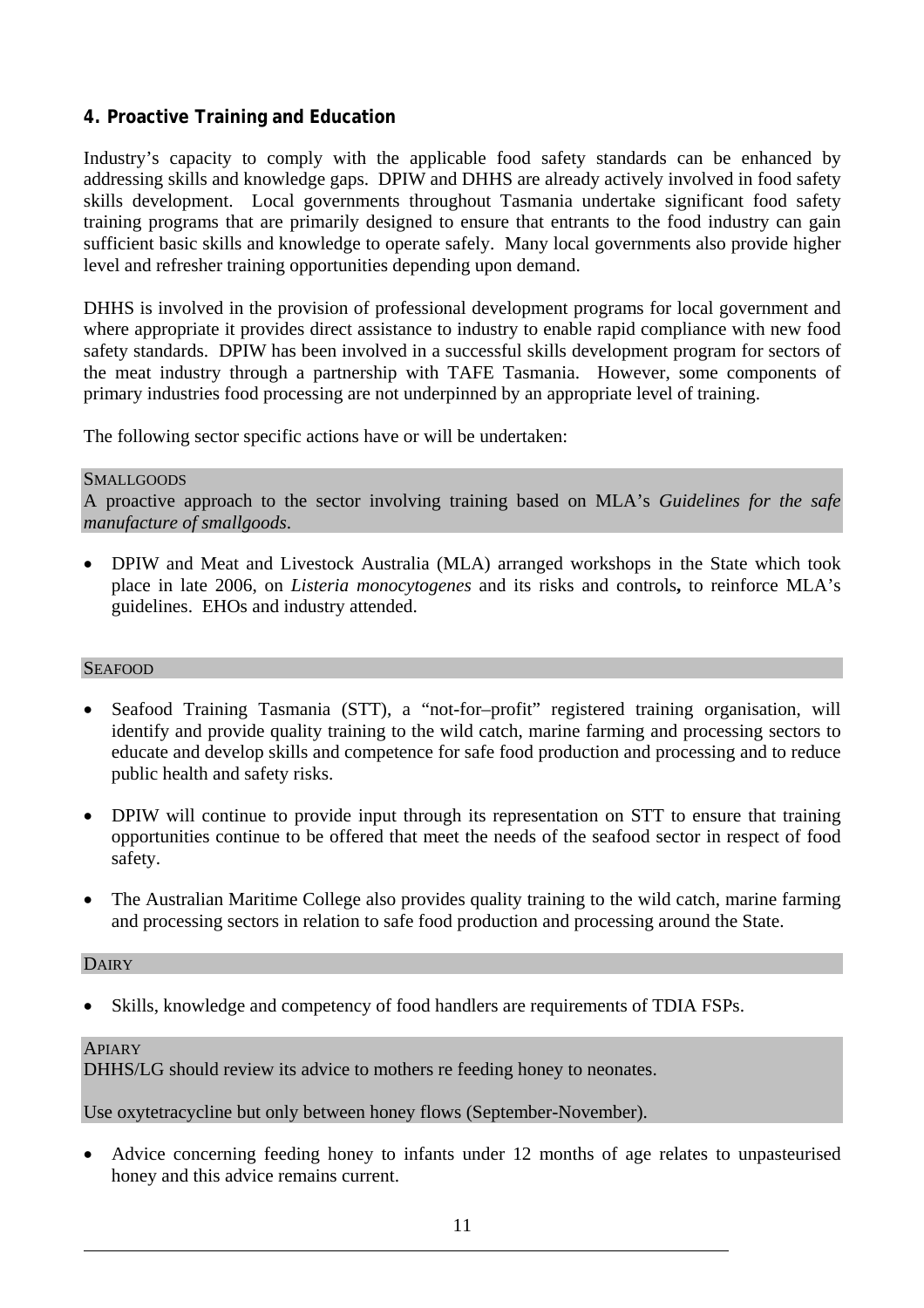• Government will advise industry upon detection of a National Residue Survey violations. This is justifiable due to honey's low risk status.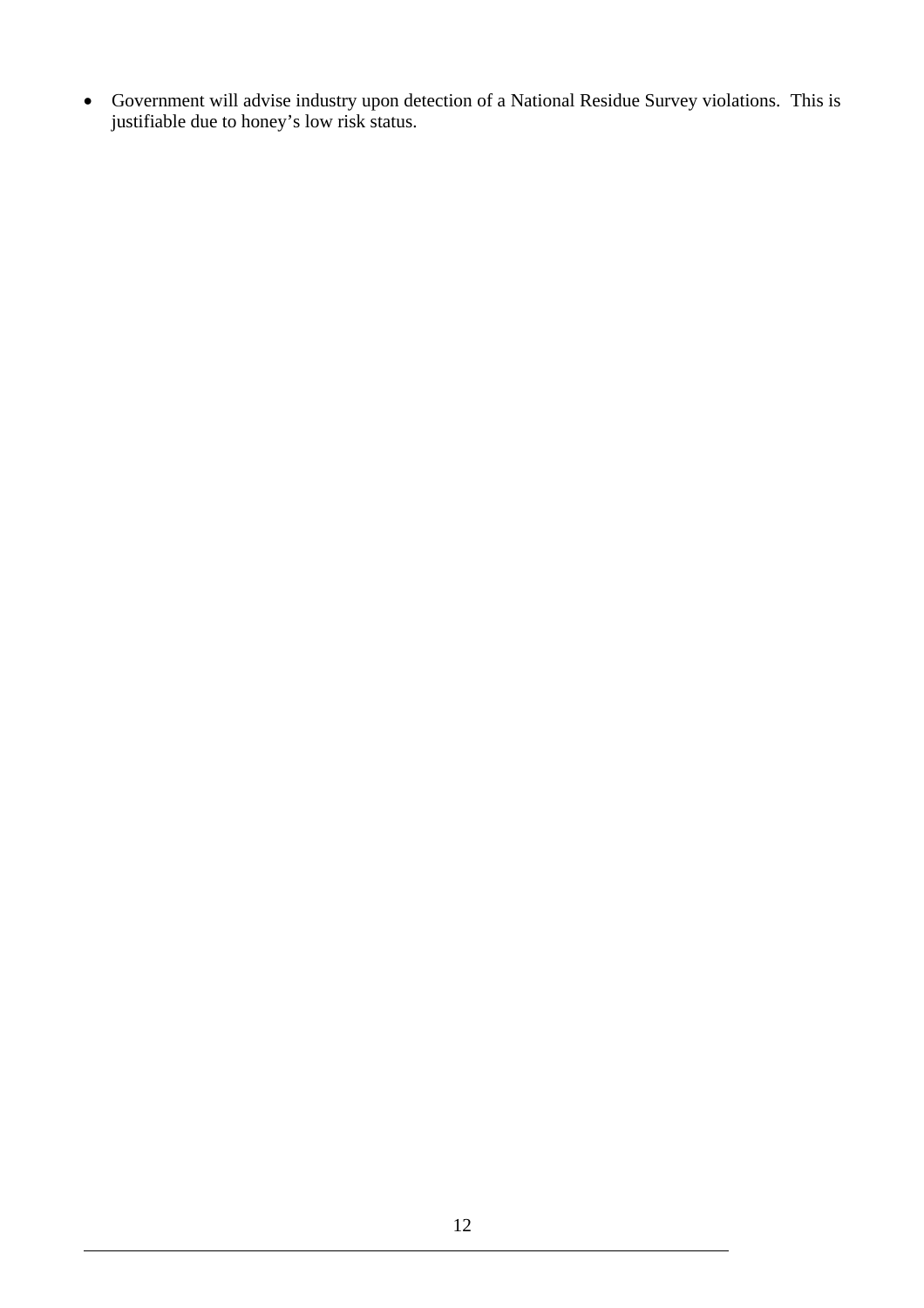## **5. Microbiological Testing Protocols**

Microbiological testing is used by industry to validate the capacity of a procedure to produce safe food. It is also the means of verifying the operator's adherence to sound food handling practices.

#### RED MEAT

In view of the overall compliance of companies and the industry in general with the Microbiological Guidelines which accompany AS 4696 it is recommended that DPIW:

Undertake microbiological product testing of carcases from small meat premises on an annual basis (note that other States, eg, Queensland have an annual testing regime).

Maintain responsibility for taking samples via officers taking samples (if testing could be linked with audit this would be most cost-effective for MHS and companies).

Arrange for analysis of samples at an authorised laboratory.

Maintain the database on a company and industry basis.

Continue a proactive stance with companies regarding their testing results.

Concentrate testing more towards carcase hygiene rather than surface testing.

- DPIW's Food Safety Branch has maintained the auditing service provided to domestic meat premises licensed under the *Meat Hygiene Act 1985*. Microbiological testing is included in this service.
- All recommendations have been adopted by DPIW since publication of the Report.

#### POULTRY MEAT

Undertake systematic microbiological monitoring of product from all processors (a survey of 69 samples in 2001 is the sole industry database).

Work proactively with initiatives in other States to radically reduce the prevalence of *Campylobacter* and *Salmonella* in poultry.

- Primary Industries and Resources South Australia (PIRSA) and the New South Wales Food Authority are currently undertaking a study to obtain baseline data for both summer and winter on the prevalence and levels of *Campylobacter* and *Salmonella* spp. on products sold at retail, including whole and portioned poultry meat. PIRSA and NSW initially proposed to expand this study to obtain baseline data for other stages of the supply chain.
- In order to ensure representative baseline data are obtained on the prevalence and levels of *Salmonella* and *Campylobacter* on poultry along the entire supply chain, FSANZ has proposed that the study being undertaken by PIRSA and NSW be expanded to the primary production and primary processing stages.
- This proposal was supported by the Implementation Sub-committee (ISC) Coordinated Food Survey Plan at its meeting on 6 April 2006 and nominations were received from the jurisdictions, including DPIW Tasmania, to assist with the project. FSANZ will coordinate the study and have prepared a detailed survey proposal with the assistance of the project team. DPIW will participate in survey activities late in 2007.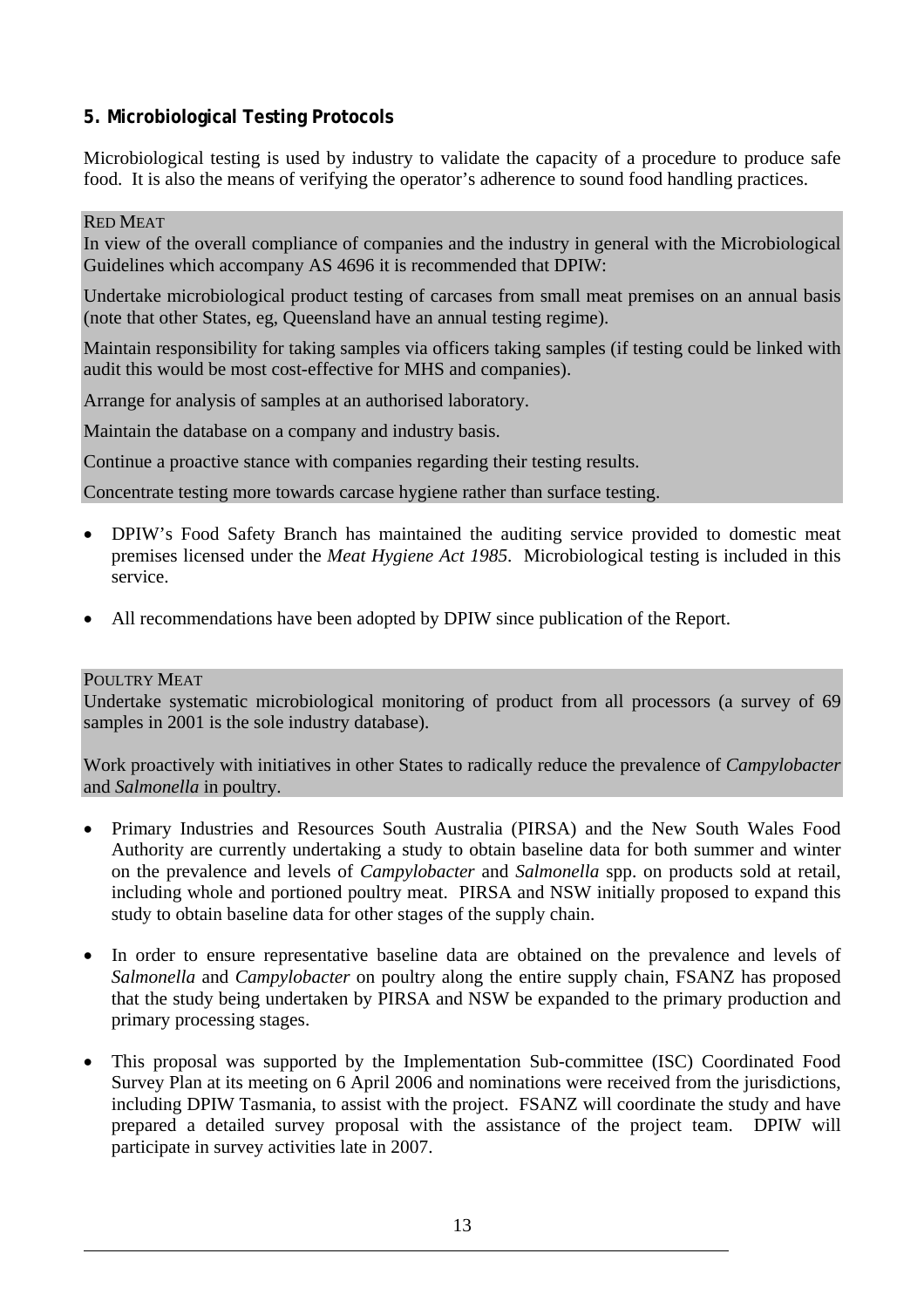## GAME MEAT

Sample product for microbiological testing at all game meat plants (product at some plants has either not been monitored, or very few samples have been taken.

Investigate the recorded prevalence of *E. coli* of 3% (this is much lower than that recorded in other states for kangaroo carcases) to confirm sampling and testing are being properly carried out.

Collaborate with the Australian Food Safety Centre at the University of Tasmania for example, in establishing appropriate microbiological testing criteria for muttonbird processing, specifically in relation to indicator organisms.

- Sampling at muttonbird processing premises has been completed. Test results have generally indicated that procedures are conducive to a hygienic product.
- The new Meat Standards Committee Guidelines for microbiological testing of game meat require samples to be taken from different sites (ie, 'cutting lines') on the kangaroo (wallaby in Tasmania) carcase to those provided in the previous Guidelines. The second recommendation can be addressed once DPIW has compiled sufficient data under the new procedure.
- In relation to the third recommendation, Mr Chris Lyall, Manager (Food Safety), DPIW now represents the Tasmanian Government on the Centre's Advisory Board. This paves the way for a closer working relationship between the Centre and DPIW to identify risk management options for the respective primary industries food sectors, including preparedness for emerging food hazards. Outcomes from this arrangement can be shared by the FSF.

#### DAIRY

Microbiological testing protocols are a fundamental requirement of TDIA FSPs.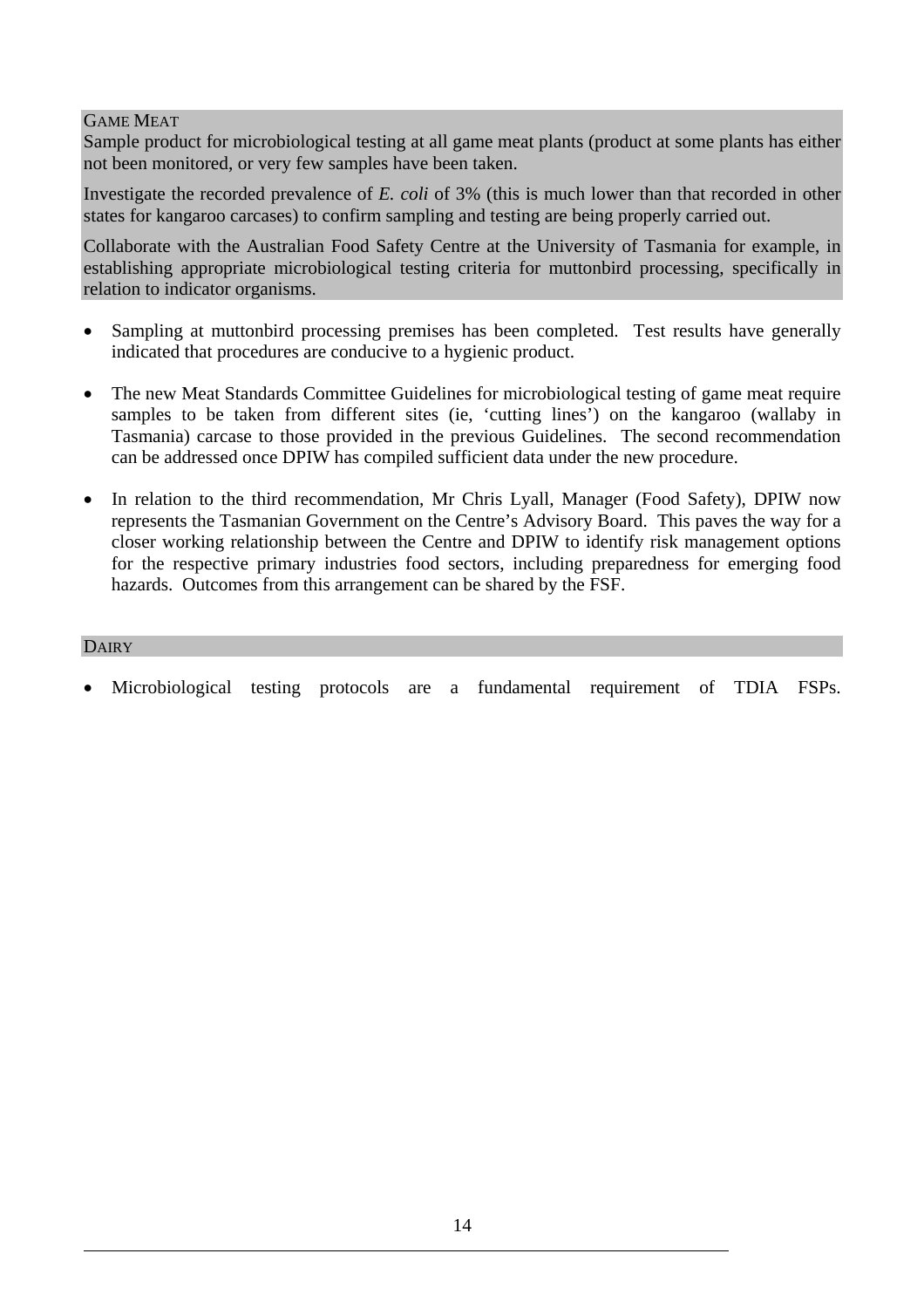## **6. Food Safety Programs**

"*Food safety programs (FSPs) are the current tool of choice for managing hazards and risks. They comprise an underpinning of Good Manufacturing Processes (GMPs) and Standard Sanitation Operating Procedures (SSOPs) on which can be erected a HACCP system. Codex Alimentarius has defined how HACCP systems are to be implemented and operated under seven General Principles (Codex, 1997).*

*In Australia the Food Standards Code requires that, where a State or Territory decides to implement a requirement for FSPs, it must use Standard 3.2.1. However, Standard 3.2.1 lacks definition in several key aspects. While Standard 3.2.1 mentions that a FSP must be based on "HACCP concepts" these are undefined. The Standard refers to Clause 5 for definition of content of the FSP in which there are six elements which align broadly with six of the seven HACCP principles. Missing is Principle 3 (Establish Critical Limits, CLs) an omission without which a HACCP system cannot be operated since it is against CLs that monitoring is assessed and Corrective Actions implemented if CLs are breached.*"

To be addressed through Codes of Practice associated with the respective Standards.

"*Thus Standard 3.2.1 allows food establishments to have a FSP which is not Codex compliant with respect to HACCP principles. In the present context, Standard 3.2.1 is not mandated in Tasmania but it is open for DHHS and LG to require establishments to implement a FSP system under Standard 3.2.1. Were that to happen in the smallgoods sector it would result in some plants operating under the Australian Standard for the hygienic production and transportation of meat and meat products for human consumption (AS 4696) and others (butcher shops) under Standard 3.2.1; the former would operate Codex-compliant HACCP while the latter would not*."

According to the Ministerial Policy Guidelines on Food Safety Management in Australia: Food Safety Programs, adopted on 12 December 2003, HACCP-based food safety programs should be mandated across the following high risk areas:

- 1. food service, whereby potentially hazardous food is served to vulnerable populations;
- 2. producing, harvesting, processing and distributing raw oysters and other bivalves (picked up under the new Standard 4.2.1 which commences by 26 May 2007);
- 3. catering operations serving food to the general public; and
- 4. producing manufactured and fermented meat (picked up under the Standard 4.2.3 – Production of Ready-to-Eat Meat, commences November 2007).

HACCP-based food safety programs are also likely to become compulsory in subsequent PPP Standards. Specific industry sectors are discussed below.

## **SMALLGOODS**

A uniform approach to managing food safety risks in the sector based on scheduled and unscheduled audit of the FSP by auditors registered with QSA.

- FSPs will need to be in the form stipulated by Standards 4.2.2 and 4.2.3 of the Food Standards Code.
- Introduction of FSPs into Tasmanian butcher shops producing smallgoods is a major task. Implementation of the Standards and identification of an appropriate audit system requires significant coordination among the controlling authorities and so will be considered by the FSF immediately upon completion of the smallgoods manufacturers database as part of the development of an MOU.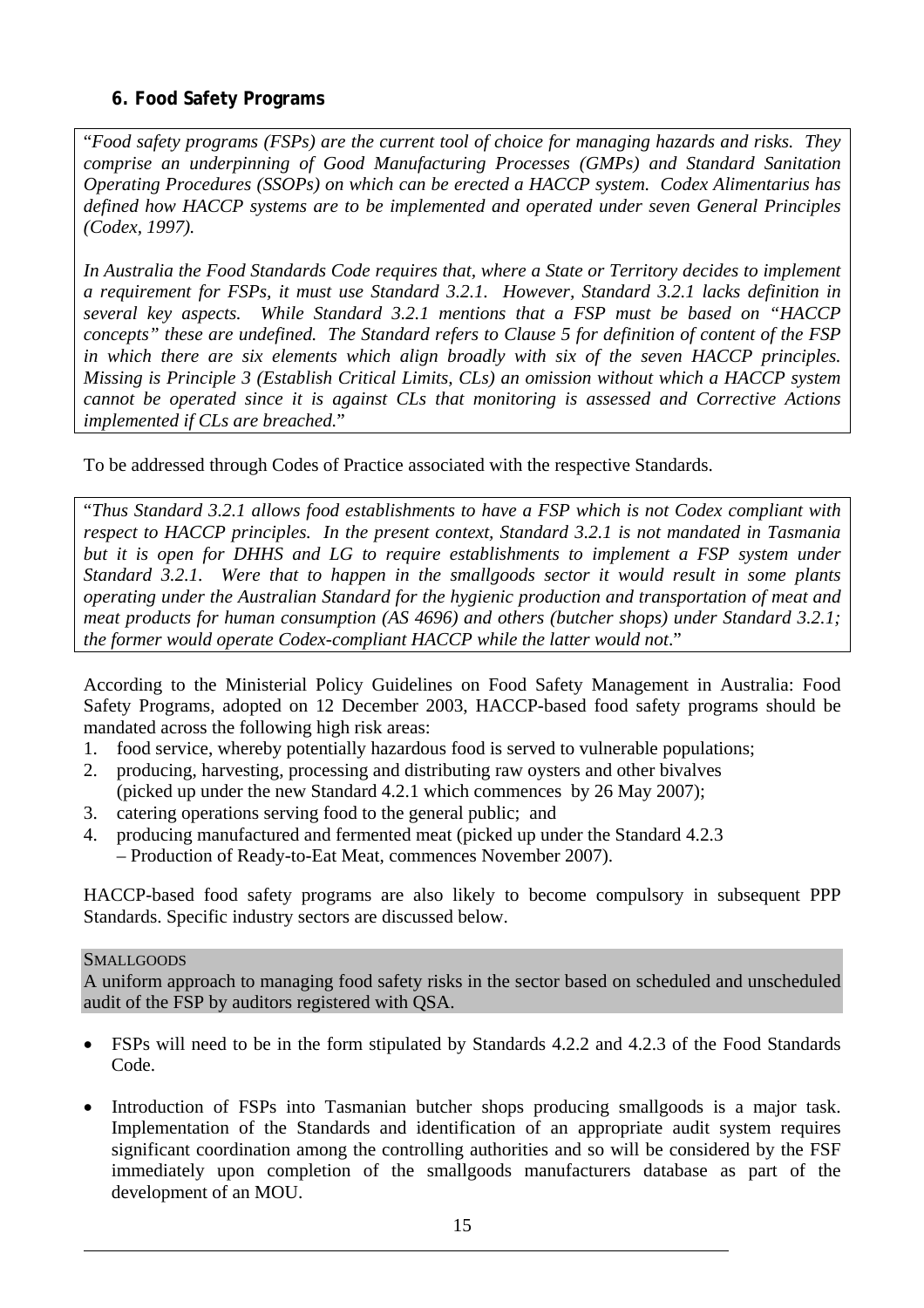## GAME MEAT Evaluate production at all game meat plants against the FSP.

• This was completed following adoption of FSPs by the muttonbird industry over the 2005 and 2006 processing seasons.

## DAIRY

• All dairy licensees, including farms, bulk milk carriers, SMEs and distributors, are required to effectively implement a TDIA-approved FSP based on the internationally recognised principles of CODEX HACCP. These programs are audited by TDIA officers,

#### **SEAFOOD**

Currently, food safety programs are not required for domestic processors, despite the potential risk associated with some seafood products (shellfish and smoked products).

- The *Food Act 2003* provides a short-term mechanism to adopt the Seafood PPP Standard, which will allow it to come into operation by 26 May 2007. DPIW officers are already authorised under the Act and can therefore ensure compliance with the PPP Standard. The PPP Standard mandates the adoption of FSPs for high-risk sectors of the industry (bivalve mollusc). Requirements for smoked products will be managed by DHHS through the Food Act as premises and operations processing smoked seafood are identified.
- In the long term it is proposed to develop specific primary production food safety legislation separate from the Food Act, principally administered by DPIW, to administer and enforce the PPP Standard.

#### **VEGETABLES**

There is also confusion on the use of treated water. DPIW has developed guidelines for its use but at the production/processing level these guidelines defer to company food safety plans.

• To be addressed during development of the PPP Standard for Plant and Plant Products during 2007-08.

#### APIARY

B-QUAL is voluntary – only 3 or 4 operators are in the scheme – DPIW should consider promoting (or even mandating) the quality system.

- Honey is not on FSANZ's 'radar' for a PPP Standard and is a low risk business.
- DPIW will not require mandatory participation in the B-QUAL program but will continue to provide support at industry's request.